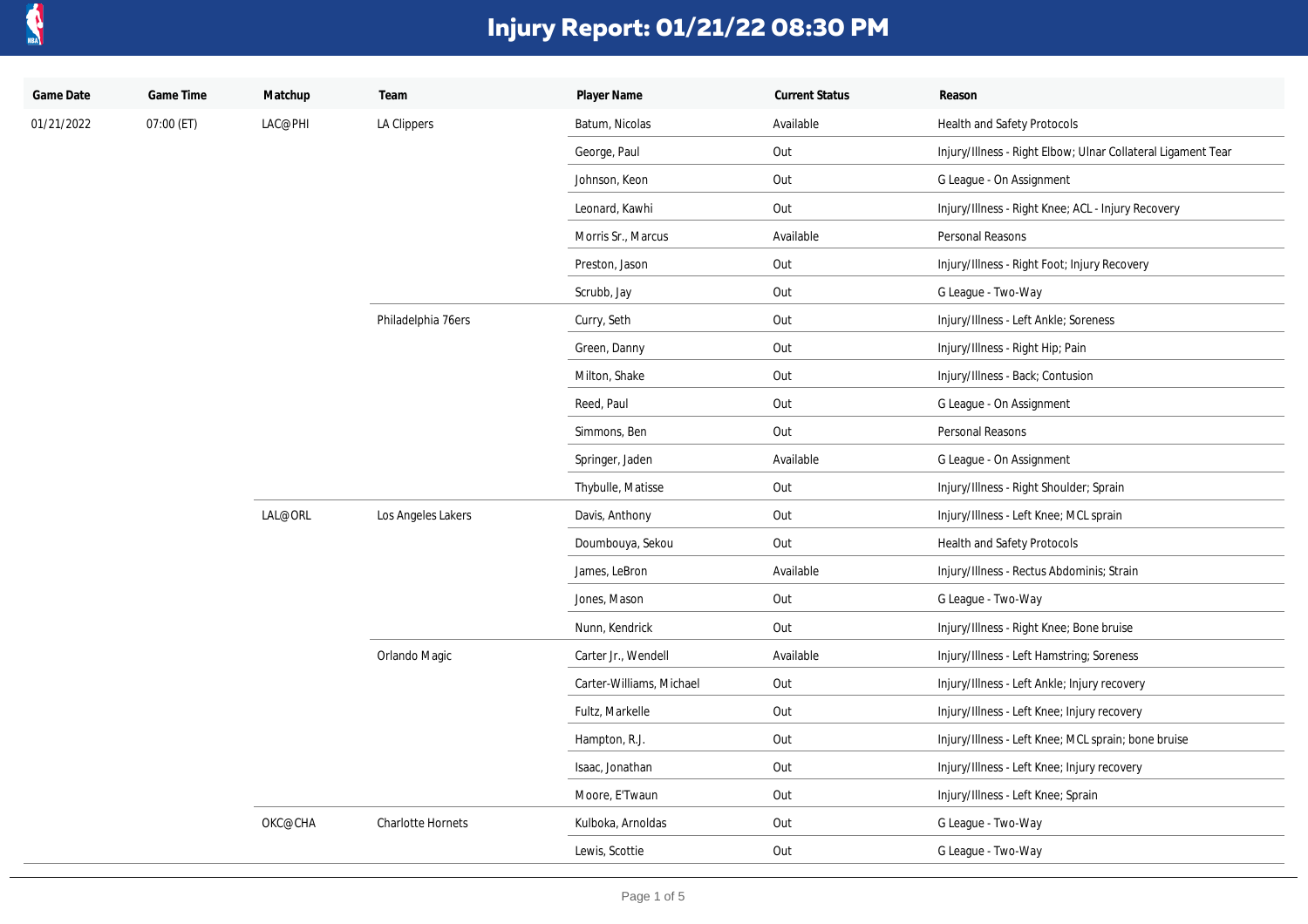

| Game Date | Game Time  | Matchup | Team                          | Player Name         | <b>Current Status</b> | Reason                                                             |
|-----------|------------|---------|-------------------------------|---------------------|-----------------------|--------------------------------------------------------------------|
|           |            |         |                               | Washington, P.J.    | Available             | Injury/Illness - Right Hip; Contusion                              |
|           |            |         | Oklahoma City Thunder         | Favors, Derrick     | Available             | $\sim$                                                             |
|           |            |         |                               | Krejci, Vit         | Out                   | Injury/Illness - Right Ankle; Sprain                               |
|           |            |         |                               | Maledon, Theo       | Out                   | G League - On Assignment                                           |
|           |            |         |                               | Pokusevski, Aleksej | Out                   | G League - On Assignment                                           |
|           |            |         |                               | Roby, Isaiah        | Out                   | G League - On Assignment                                           |
|           |            |         |                               | Watson, Paul        | Out                   | G League - Two-Way                                                 |
|           | 07:30 (ET) | MIA@ATL | Atlanta Hawks                 | Bogdanovic, Bogdan  | Out                   | Injury/Illness - Right Knee; Soreness                              |
|           |            |         |                               | Capela, Clint       | Available             | Injury/Illness - Left Ankle; Sprain                                |
|           |            |         |                               | Cooper, Sharife     | Out                   | G League - Two-Way                                                 |
|           |            |         |                               | Dieng, Gorgui       | Available             | Injury/Illness - Non-covid; Illness                                |
|           |            |         |                               | Gallinari, Danilo   | Out                   | Injury/Illness - Right Ankle; Soreness                             |
|           |            |         |                               | Johnson, Jalen      | Out                   | G League - On Assignment                                           |
|           |            |         | Miami Heat                    | Herro, Tyler        | Out                   | Health and Safety Protocols                                        |
|           |            |         |                               | Lowry, Kyle         | Out                   | Personal Reasons                                                   |
|           |            |         |                               | Morris, Markieff    | Out                   | Return to Competition Reconditioning                               |
|           |            |         |                               | Okpala, KZ          | Out                   | Injury/Illness - Right Wrist; Sprain                               |
|           |            |         |                               | Oladipo, Victor     | Out                   | Injury/Illness - Right Knee; Injury Recovery                       |
|           |            |         |                               | Strus, Max          | Available             | Injury/Illness - Right Knee; Contusion                             |
|           |            | POR@BOS | <b>Boston Celtics</b>         | Bol, Bol            | Out                   | Injury/Illness - Right Foot; Surgery                               |
|           |            |         |                               | Dozier, P.J.        | Out                   | Injury/Illness - Left ACL; Surgery                                 |
|           |            |         |                               | Nesmith, Aaron      | Out                   | Injury/Illness - Right Ankle; Sprain                               |
|           |            |         |                               | Smart, Marcus       | Out                   | Return to Competition Reconditioning                               |
|           |            |         | <b>Portland Trail Blazers</b> | Lillard, Damian     | Out                   | Injury/Illness - Core; muscle recovery                             |
|           |            |         |                               | Little, Nassir      | Available             | Injury/Illness - Right Knee; acute patellar tendinopathy/contusion |
|           |            |         |                               | Nance Jr., Larry    | Out                   | Injury/Illness - Right Knee; inflammation                          |
|           |            |         |                               | Powell, Norman      | Out                   | Personal Reasons                                                   |
|           |            |         |                               |                     |                       |                                                                    |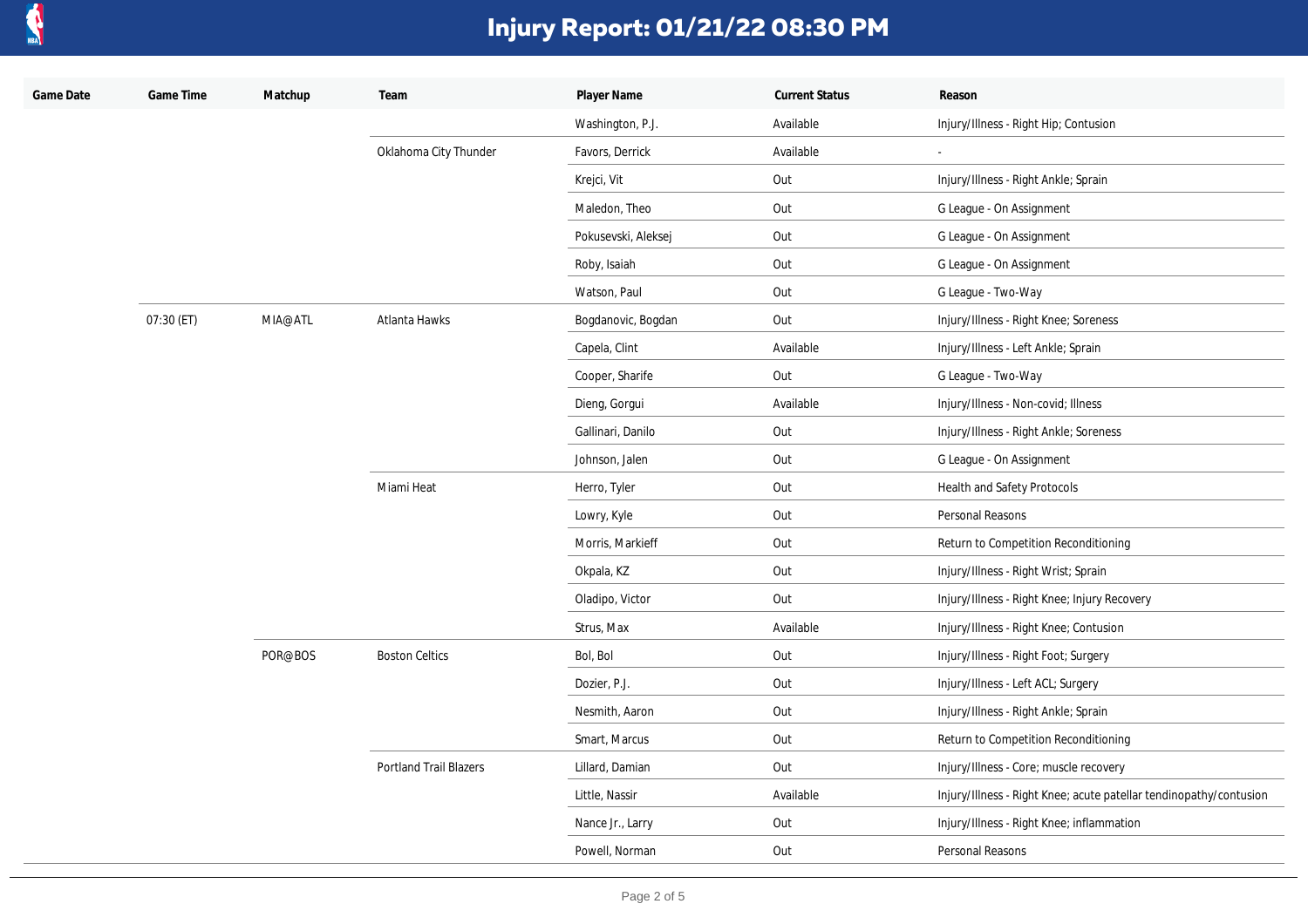

| Game Date | Game Time  | Matchup | Team                   | Player Name        | <b>Current Status</b> | Reason                                         |
|-----------|------------|---------|------------------------|--------------------|-----------------------|------------------------------------------------|
|           |            |         |                        | Smith Jr., Dennis  | Available             | Injury/Illness - Right Ankle; sprain           |
|           |            |         |                        | Zeller, Cody       | Out                   | Injury/Illness - Right Knee; patellar fracture |
|           | 08:00 (ET) | CHI@MIL | Chicago Bulls          | Ball, Lonzo        | Out                   | Injury/Illness - Left Knee; Bone Contusion     |
|           |            |         |                        | Green, Javonte     | Out                   | Injury/Illness - Right Adductor; Strain        |
|           |            |         |                        | Jones Jr., Derrick | Out                   | Injury/Illness - Right Knee; Hyperextension    |
|           |            |         |                        | LaVine, Zach       | Out                   | Injury/Illness - Left Knee; Soreness           |
|           |            |         |                        | Simonovic, Marko   | Out                   | G League - On Assignment                       |
|           |            |         |                        | Williams, Patrick  | Out                   | Injury/Illness - Left Wrist; Ligament Tear     |
|           |            |         | Milwaukee Bucks        | Lopez, Brook       | Out                   | Injury/Illness - Back; Surgery                 |
|           |            | TOR@WAS | <b>Toronto Raptors</b> | Banton, Dalano     | Out                   | G League - On Assignment                       |
|           |            |         |                        | Birch, Khem        | Out                   | Injury/Illness - Nose; Fracture                |
|           |            |         |                        | Bonga, Isaac       | Out                   | G League - On Assignment                       |
|           |            |         |                        | Dragic, Goran      | Out                   | Not With Team                                  |
|           |            |         |                        | Johnson, David     | Out                   | Health and Safety Protocols                    |
|           |            |         |                        | Trent Jr., Gary    | Probable              | Injury/Illness - Left Ankle; Swelling          |
|           |            |         | Washington Wizards     | Ayayi, Joel        | Out                   | G League - Two-Way                             |
|           |            |         |                        | Kuzma, Kyle        | Out                   | Injury/Illness - Neck; Neck spasms             |
|           |            |         |                        | Winston, Cassius   | Out                   | G League - Two-Way                             |
|           | 08:30 (ET) | BKN@SAS | <b>Brooklyn Nets</b>   | Bembry, DeAndre'   | Available             | Injury/Illness - Back; Spasms                  |
|           |            |         |                        | Claxton, Nic       | Out                   | Injury/Illness - Left Hamstring; Tightness     |
|           |            |         |                        | Durant, Kevin      | Out                   | Injury/Illness - Left Knee; MCL Sprain         |
|           |            |         |                        | Harris, Joe        | Out                   | Injury/Illness - Left Ankle; Surgery           |
|           |            |         | San Antonio Spurs      | Millsap, Paul      | Out                   | Personal Reasons                               |
|           |            |         |                        | Cacok, Devontae    | Out                   | G League - Two-Way                             |
|           |            |         |                        | Collins, Zach      | Out                   | G League - On Assignment                       |
|           |            |         |                        | Primo, Joshua      | Out                   | G League - On Assignment                       |
|           | 09:00 (ET) | DET@UTA | <b>Detroit Pistons</b> | Garza, Luka        | Out                   | Health and Safety Protocols                    |
|           |            |         |                        |                    |                       |                                                |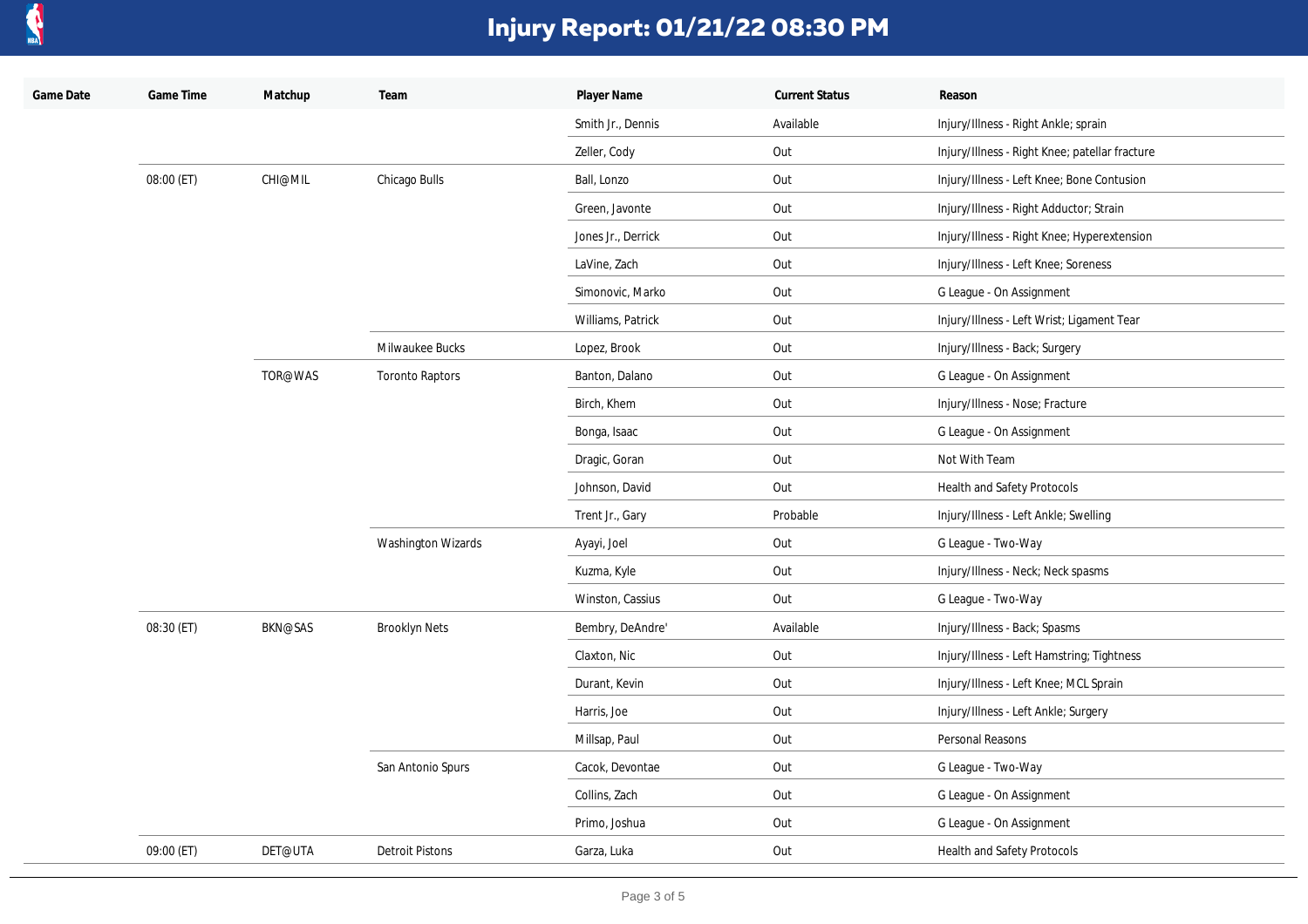

| Game Date | Game Time  | Matchup | Team                         | Player Name         | <b>Current Status</b> | Reason                                                                       |
|-----------|------------|---------|------------------------------|---------------------|-----------------------|------------------------------------------------------------------------------|
|           |            |         |                              | Grant, Jerami       | Out                   | Health and Safety Protocols                                                  |
|           |            |         |                              | Hayes, Killian      | Out                   | Injury/Illness - Right Hip; Contusion                                        |
|           |            |         |                              | Jackson, Frank      | Out                   | Return to Competition Reconditioning                                         |
|           |            |         |                              | Livers, Isaiah      | Out                   | Injury/Illness - Right Foot; Soreness                                        |
|           |            |         |                              | Smith, Chris        | Out                   | G League - Two-Way                                                           |
|           |            |         | Utah Jazz                    | Butler, Jared       | Out                   | G League - On Assignment                                                     |
|           |            |         |                              | Cheatham, Zylan     | Out                   | G League - On Assignment                                                     |
|           |            |         |                              | Gobert, Rudy        | Available             | Injury/Illness - Left Ankle; Soreness                                        |
|           |            |         |                              | Mitchell, Donovan   | Out                   | Injury/Illness - N/a; Concussion Protocol                                    |
|           |            |         |                              | Whiteside, Hassan   | Out                   | Health and Safety Protocols                                                  |
|           |            | MEM@DEN | Denver Nuggets               | Cancar, Vlatko      | Out                   | Injury/Illness - Right Foot; Surgery                                         |
|           |            |         |                              | Green, JaMychal     | Out                   | Health and Safety Protocols                                                  |
|           |            |         |                              | Murray, Jamal       | Out                   | Injury/Illness - Left Knee; Injury Recovery / Health and Safety<br>Protocols |
|           |            |         |                              | Porter Jr., Michael | Out                   | Injury/Illness - Lumbar Spine; Surgery                                       |
|           |            |         | Memphis Grizzlies            | Anderson, Kyle      | Out                   | Health and Safety Protocols                                                  |
|           |            |         |                              | Bane, Desmond       | Out                   | Health and Safety Protocols                                                  |
|           |            |         |                              | Brooks, Dillon      | Out                   | Injury/Illness - Left Ankle; Sprain                                          |
|           |            |         |                              | Jones, Tyus         | Out                   | Health and Safety Protocols                                                  |
|           |            |         |                              | Terry, Tyrell       | Out                   | G League - Two-Way                                                           |
|           |            |         |                              | Tillie, Killian     | Available             | Health and Safety Protocols                                                  |
|           | 10:00 (ET) | HOU@GSW | <b>Golden State Warriors</b> | Green, Draymond     | Out                   | Injury/Illness - Left L5-s1; Disc - Injury Recovery                          |
|           |            |         |                              | Iguodala, Andre     | Out                   | Injury/Illness - Left Hip; Injury Management                                 |
|           |            |         |                              | Thompson, Klay      | Out                   | Injury/Illness - Right Achilles Tendon; Injury Management                    |
|           |            |         |                              | Wiggins, Andrew     | Available             | Injury/Illness - Left Foot; Soreness                                         |
|           |            |         |                              | Wiseman, James      | Out                   | Injury/Illness - Right Knee; Injury Recovery                                 |
|           |            |         | <b>Houston Rockets</b>       | Garuba, Usman       | Out                   | G League - On Assignment                                                     |
|           |            |         |                              |                     |                       |                                                                              |